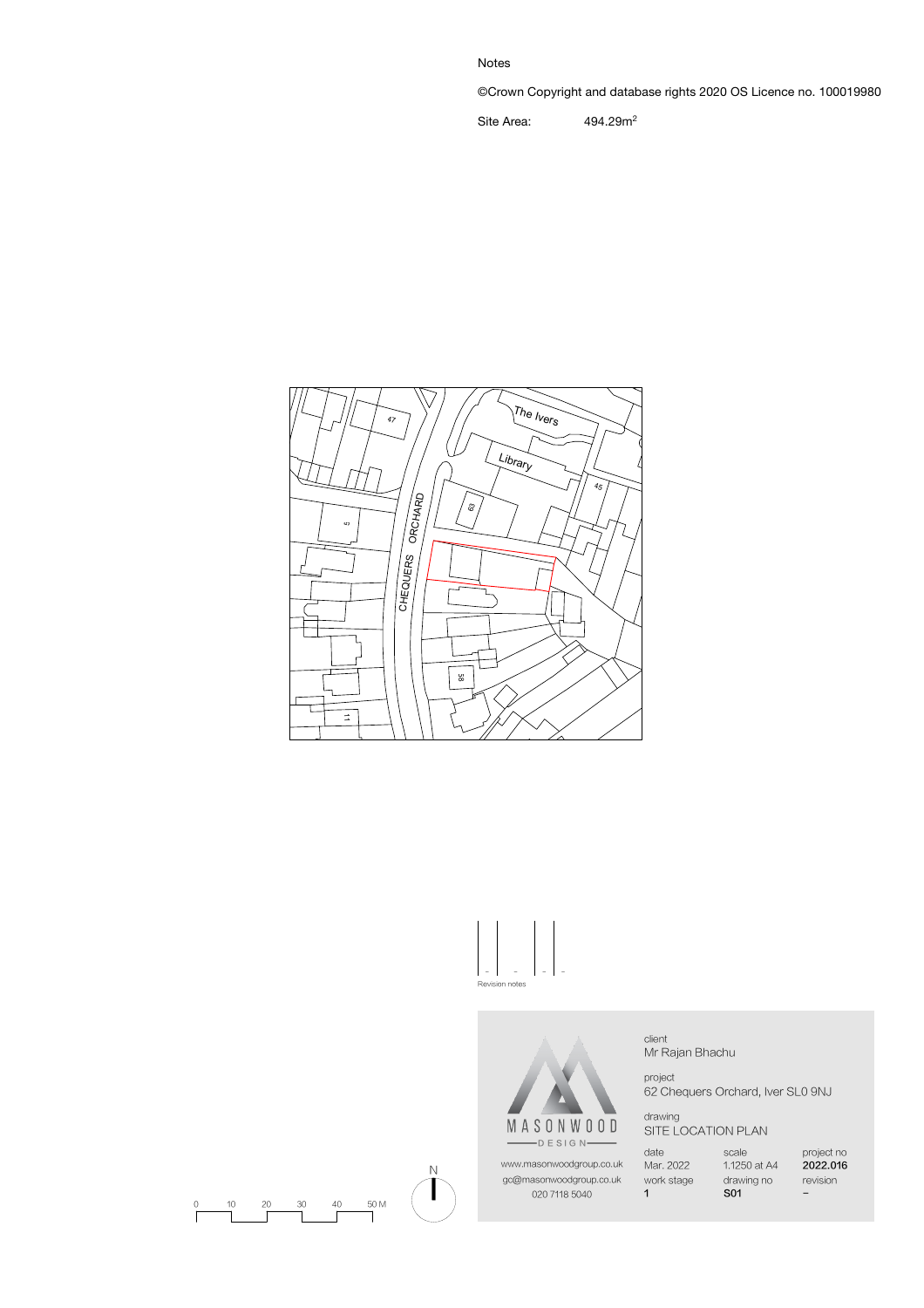N  $\begin{array}{ccc} -2 & 4 & 6 \\ \hline \end{array}$ 

date April. 2022



scale 1.200 at A3

project no 2022.016 www.masonwoodgroup.co.uk gc@masonwoodgroup.co.uk work stage drawing no revision<br> 020 7118 5040 **1 S05** 020 7118 5040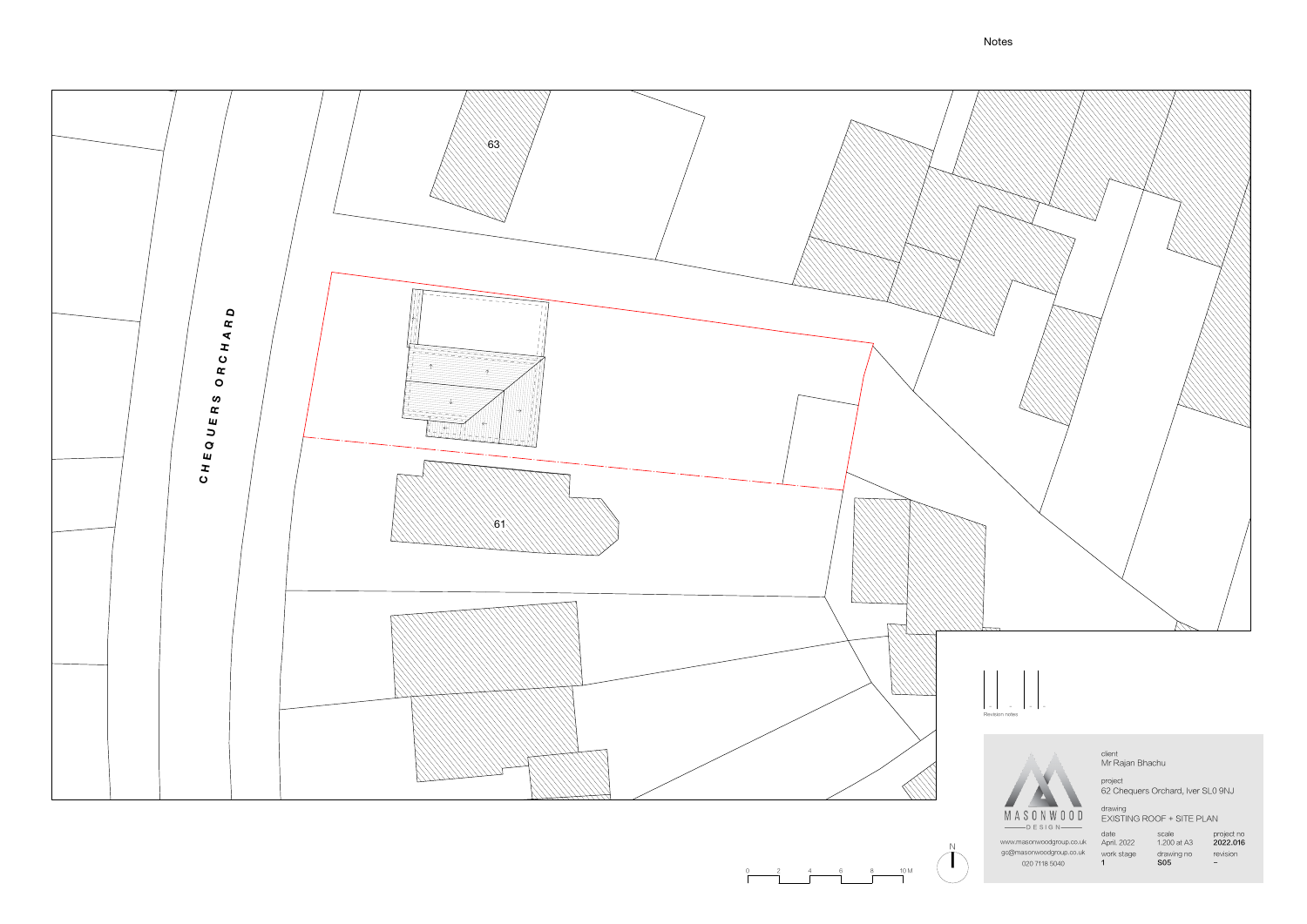- - -Revision notes

3 4 5 M

-

project 62 Chequers Orchard, Iver SL0 9NJ

date  $\overline{1}$ 

April. 2022 1.100 at A3 scale  $S<sub>05</sub>$ 

client Mr Rajan Bhachu

drawing EXISTING ELEVATIONS

gc@masonwoodgroup.co.uk work stage drawing no revision www.masonwoodgroup.co.uk 020 7118 5040

**SOUTH** Side

project no 2022.016 -



## Notes

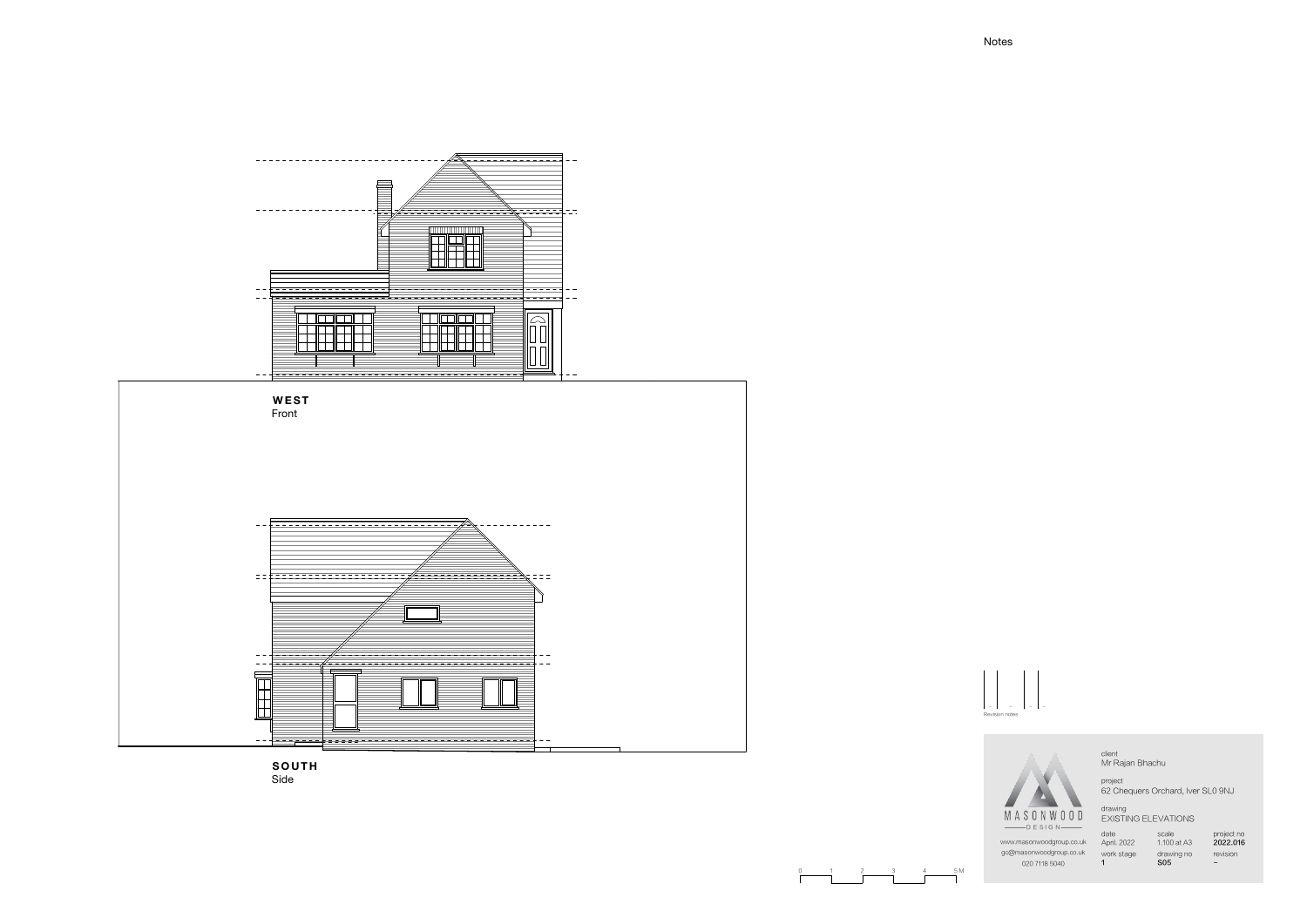



- - -Revision notes

-

project 62 Chequers Orchard, Iver SL0 9NJ

date  $\overline{1}$ 

scale  $S<sub>07</sub>$ 

client Mr Rajan Bhachu

drawing EXISTING ELEVATIONS

www.masonwoodgroup.co.uk April. 2022 1.100 at A3 gc@masonwoodgroup.co.uk work stage drawing no revision 020 7118 5040

project no 2022.016 -



0 1 2 3 4 5 M

## Notes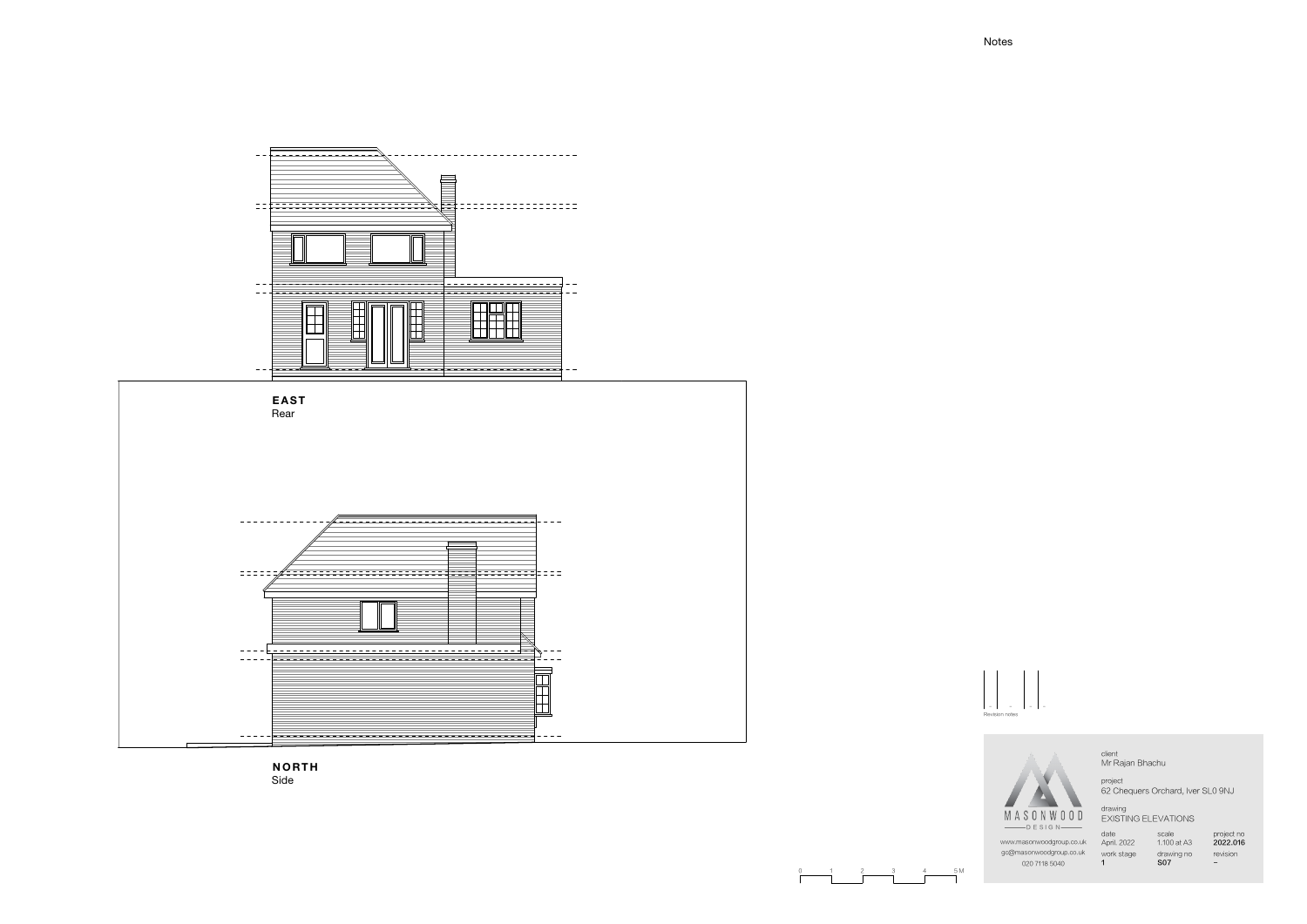N  $\begin{array}{ccc} 2 & 4 & 6 \\ \hline \end{array}$ 

www.masonwoodgroup.co.uk April. 2022 1.200 at A3 **2022.016** gc@masonwoodgroup.co.uk 020 7118 5040



date April. 2022 work stage 3

scale 1.200 at A3 drawing no C04

project no revision -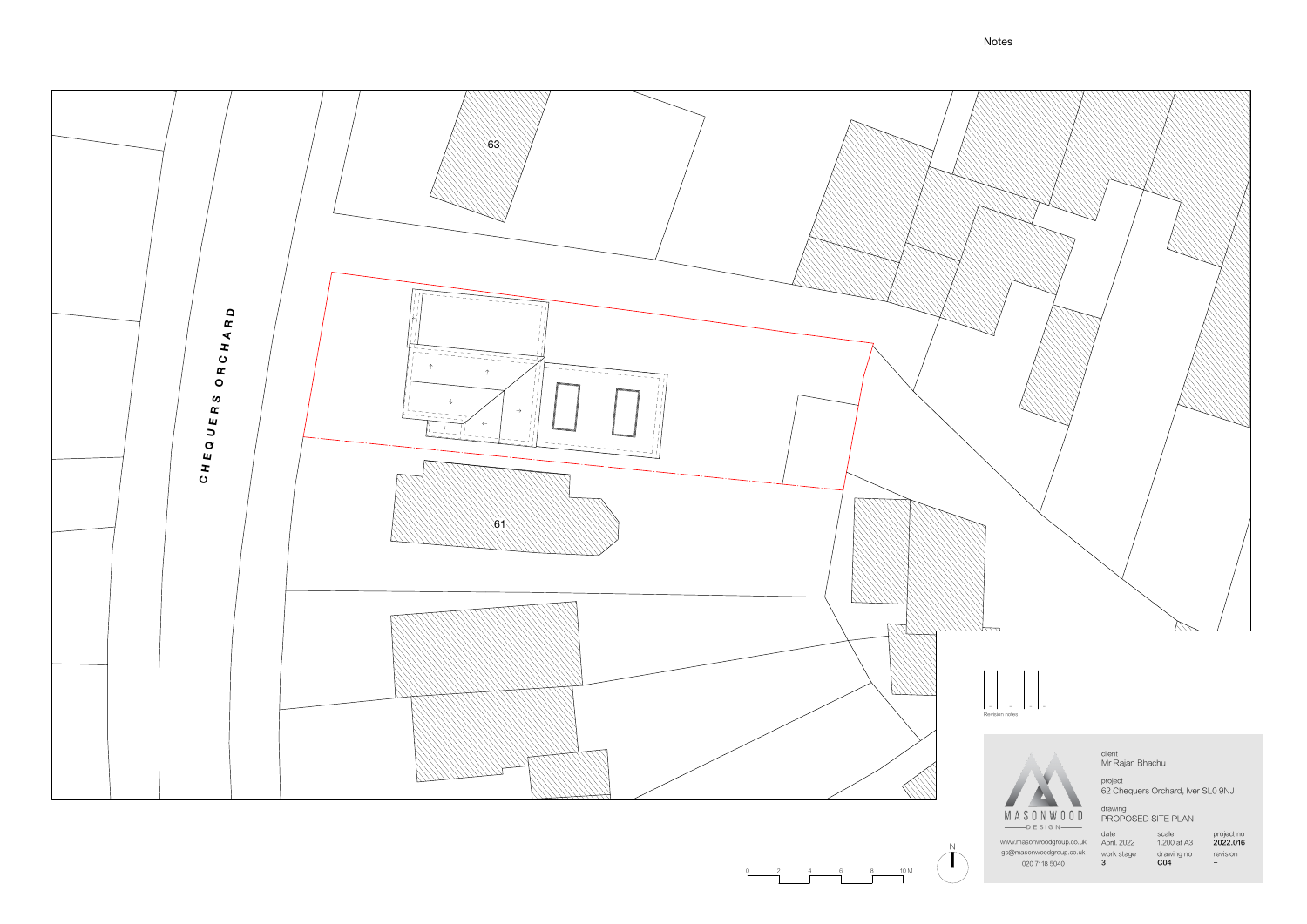## Notes

All new work shown shaded or hatched

Demolition generally shown dotted

- - - Revision notes

-

project 62 Chequers Orchard, Iver SL0 9NJ

client Mr Rajan Bhachu

drawing PROPOSED ELEVATIONS

date April. 2022 work stage 3

scale 1.100 at A3 drawing no C05

project no 2022.016 revision -

www.masonwoodgroup.co.uk gc@masonwoodgroup.co.uk 020 7118 5040





**SO U TH** Side